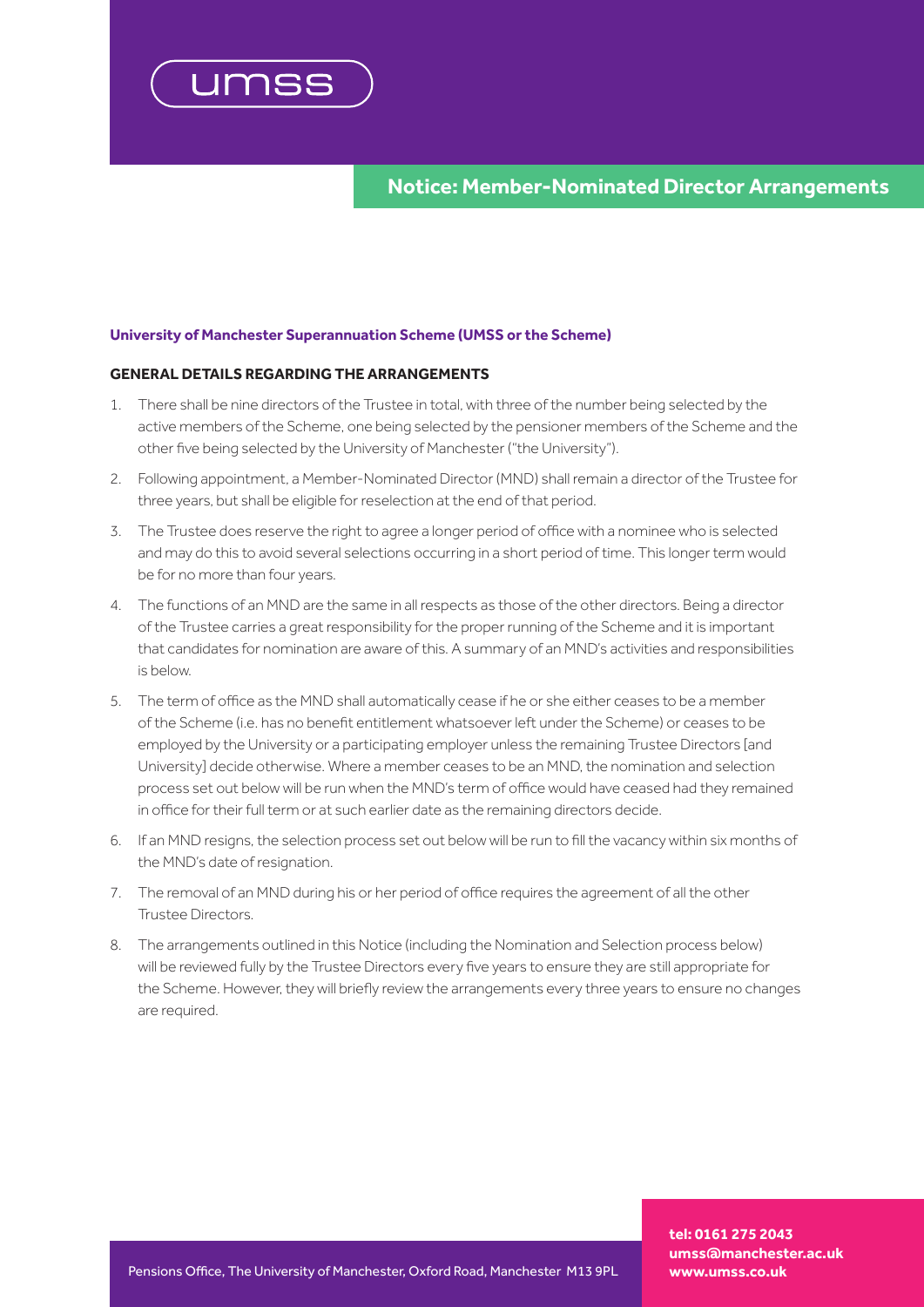# **NOMINATION AND SELECTION PROCESS**

- 1. When an MND vacancy arises it will be filled in accordance with the nomination and selection process set out below.
- 2. Nominees for a vacancy for the active employees constituency must be active members of the Scheme and nominees for the pensioner members constituency must be pensioner members of the Scheme.
- 3. Nominees must sign a fit and proper statement to confirm there is nothing that disqualifies them from being a director of a trustee company.
- 4. In addition, nominees should ideally satisfy the following requirements:
	- Have a minimum of one year's employment with the University or a participating employer
	- Be able to attend meetings and training sessions
	- Have access to the internet and have their own email address (i.e. it is not shared with another person such as a family member)
	- Confirm that they will complete The Pension Regulator's Trustee tool kit within an appropriate period.
- 5. If potential nominees wish to discuss what would be involved in being an MND they should contact the Pensions Office who will arrange a meeting.
- 6. Nominations must be proposed and seconded by two members from the same 'constituency' (active or pensioner members) as the nominee.

Nominations must be made on the Nomination Form provided and should include a short biography explaining why the nominee feels that he/she is suited to the role.

The Nomination Form must be received before 5pm on the closing date and must also be consented to in writing by the nominee.

- 7. If the vacancy is not filled immediately because there are no valid nominations, the nomination and selection process outlined in this Notice shall be repeated at intervals of at least three years until it is filled.
- 8. If only one valid nomination is received for a vacancy, that nominee shall become the MND subject to satisfying the Selection Panel of their suitability.
- 9. If more than one valid nomination is received, the vacancy shall be filled by a Selection Panel interviewing and selecting the successful nominee to fill the vacancy.

The Selection Panel may reject one or more nominees during the process. This is an unfettered discretion and no reason need be given for its exercise. Without limiting this discretion, the following are examples of factors which may be taken into account in arriving at the decision.

- An interest in pensions
- Any previous trusteeship experience
- Any complementary skills
- Confidence and willingness to ask questions
- Willingness to develop learning
- Willingness to contribute to meetings
- Trustee board diversity
- Representation of members
- 10.The outcome of the nomination and selection process will be notified to all the members involved as soon as possible after the result is known.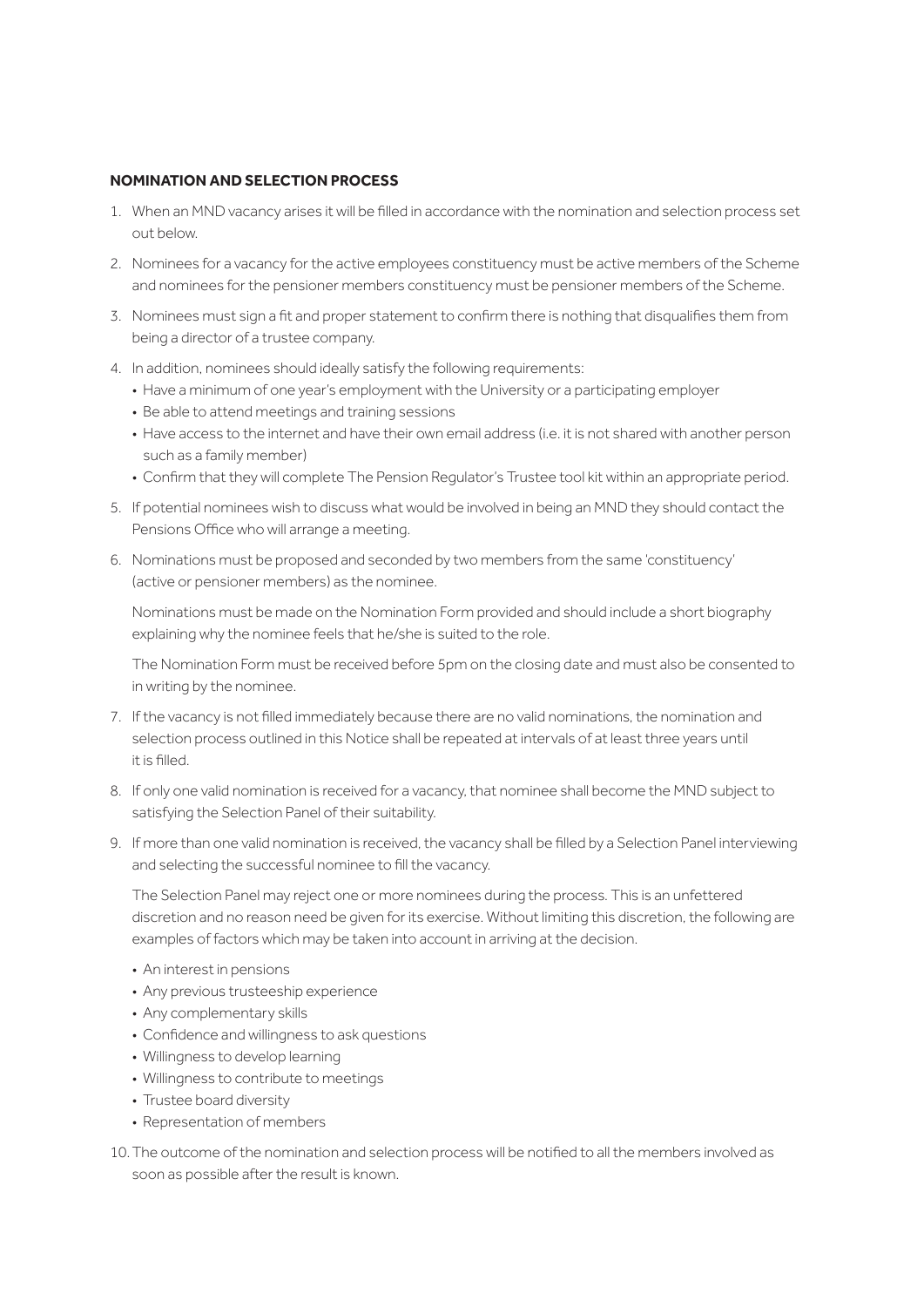# **SUMMARY OF AN MND'S ACTIVITIES AND RESPONSIBILITIES**

### The main duties and responsibilities of an MND are:

- To see that all members receive the benefits to which they are entitled on a timely basis
- To ensure that the Scheme's assets are prudently invested and held secure separately from those of the University
- To appoint professional advisers to help with the running of the Scheme
- To ensure that the Scheme complies with all statutory requirements, such as those included in the 1995 and 2004 Pensions Acts
- To monitor the security of members' benefits
- To check that proper records are kept
- To exercise discretionary powers in certain situations
- To ensure that members know about the benefits they are entitled to and understand how the Scheme is run, through regular and timely communications
- To have sufficient knowledge and understanding of trust law and investment principles
- To be familiar with the key documents, such as the Scheme's Trust Deed and Rules

### In performing their duties, an MND must:

- 1. Act in members' interests
- 2. Follow the Scheme's Trust Deed and Rules
- 3. Conform with legislation and regulations
- 4. Be impartial
- 5. Act in good faith
- 6. Maintain confidentiality
- 7. Not profit personally as a consequence of being a Trustee
- 8. Delegate certain duties to appropriate professionals
- 9. Obtain specialist advice

Each MND must separate his or her duties and responsibilities as such from their role as a member of the Scheme. All classes of member (i.e. active members, pensioner members, dependants, and deferred members) must be treated fairly and equally. It is not the role of an MND to represent the interests of any particular individual or group, such as the University or a particular group or category of members.

Please note that the above duties are only a small number of the responsibilities of an MND. Failure to comply with these principal duties could result in a fine and, in some cases, would be considered a criminal offence. There will be at least four scheduled meetings of the Trustee a year, plus around two subcommittee meetings a year for any subcommittees that you have volunteered for, with occasional ad-hoc meetings and training seminars.